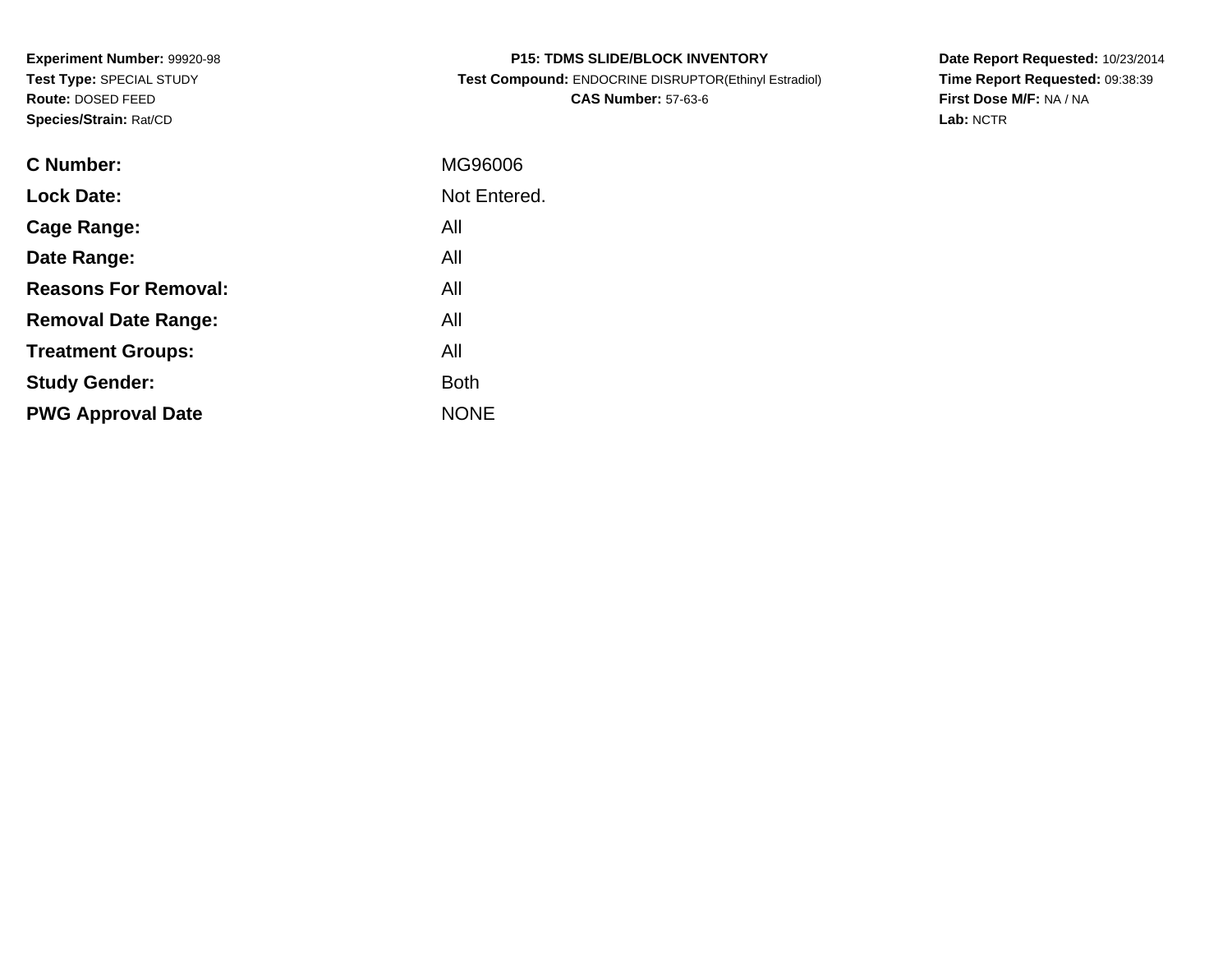**Test Type:** SPECIAL STUDY

**Route:** DOSED FEED

**Species/Strain:** Rat/CD

#### **P15: TDMS SLIDE/BLOCK INVENTORY**

**Test Compound:** ENDOCRINE DISRUPTOR(Ethinyl Estradiol)

## **CAS Number:** 57-63-6

**Date Report Requested:** 10/23/2014**Time Report Requested:** 09:38:39**First Dose M/F:** NA / NA**Lab:** NCTR

| <b>SPECIES: Rat</b>         |                                 | <b>STRAIN: CD</b>             |                          |                          |                             | <b>SEX: MALE</b>            | <b>DOSE LEVEL: F1</b><br><b>50 PPB</b> |                               |                          |                          |                             |
|-----------------------------|---------------------------------|-------------------------------|--------------------------|--------------------------|-----------------------------|-----------------------------|----------------------------------------|-------------------------------|--------------------------|--------------------------|-----------------------------|
| <b>CID</b><br><b>NUMBER</b> | <b>INDIVIDUAL</b><br>ANIMAL NO. | <b>HISTO</b><br><b>NUMBER</b> | NMBR OF<br><b>SLIDES</b> | NMBR OF<br><b>BLOCKS</b> | <b>WET</b><br><b>TISSUE</b> | <b>CID</b><br><b>NUMBER</b> | <b>INDIVIDUAL</b><br>ANIMAL NO.        | <b>HISTO</b><br><b>NUMBER</b> | NMBR OF<br><b>SLIDES</b> | NMBR OF<br><b>BLOCKS</b> | <b>WET</b><br><b>TISSUE</b> |
| 231                         | 00231                           | 021380100231                  |                          |                          | Y N                         | 408                         | 00408                                  | 021380100408                  |                          |                          | Y N                         |
| 280                         | 00280                           | 021380100280                  |                          |                          | Y N                         | 409                         | 00409                                  | 021380100409                  |                          |                          | Y N                         |
| 281                         | 00281                           | 021380100281                  |                          |                          | Y N                         | 410                         | 00410                                  | 021380100410                  |                          |                          | Y N                         |
| 282                         | 00282                           | 021380100282                  |                          |                          | Y N                         | 441                         | 00441                                  | 021380100441                  |                          | .                        | Y N                         |
| 283                         | 00283                           | 021380100283                  |                          |                          | Y N                         | 442                         | 00442                                  | 021380100442                  |                          |                          | Y N                         |
| 284                         | 00284                           | 021380100284                  |                          |                          | Y N                         | 443                         | 00443                                  | 021380100443                  |                          |                          | Y N                         |
| 321                         | 00321                           | 021380100321                  |                          |                          | Y N                         |                             |                                        |                               |                          |                          |                             |
| 322                         | 00322                           | 021380100322                  |                          |                          | Y N                         |                             |                                        |                               |                          |                          |                             |
| 323                         | 00323                           | 021380100323                  |                          |                          | Y N                         |                             |                                        |                               |                          |                          |                             |
| 324                         | 00324                           | 021380100324                  |                          |                          | Y N                         |                             |                                        |                               |                          |                          |                             |
| 325                         | 00325                           | 021380100325                  |                          |                          | Y N                         |                             |                                        |                               |                          |                          |                             |
| 326                         | 00326                           | 021380100326                  |                          |                          | Y N                         |                             |                                        |                               |                          |                          |                             |
| 364                         | 00364                           | 021380100364                  |                          |                          | Y N                         |                             |                                        |                               |                          |                          |                             |
| 365                         | 00365                           | 021380100365                  |                          |                          | Y N                         |                             |                                        |                               |                          |                          |                             |
| 366                         | 00366                           | 021380100366                  |                          |                          | Y N                         |                             |                                        |                               |                          |                          |                             |
| 367                         | 00367                           | 021380100367                  |                          |                          | Y N                         |                             |                                        |                               |                          |                          |                             |
| 368                         | 00368                           | 021380100368                  |                          |                          | Y N                         |                             |                                        |                               |                          |                          |                             |
| 405                         | 00405                           | 021380100405                  |                          |                          | Y N                         |                             |                                        |                               |                          |                          |                             |
| 406                         | 00406                           | 021380100406                  |                          |                          | Y N                         |                             |                                        |                               |                          |                          |                             |
| 407                         | 00407                           | 021380100407                  |                          |                          | Y N                         |                             |                                        |                               |                          |                          |                             |

### IN MY OPINION THIS MATERIAL IS OF SUFFICIENT QUALITY TO BE RETAINED IN THECARCINOGENESIS REPOSITORY UNLESS THE MATERIAL IS MARKED WITH AN ASTERISK

REVIEWED BY REPOSITORY SUPERVISOR

(INITIALS) (DATE) (SIGNATURE) (DATE)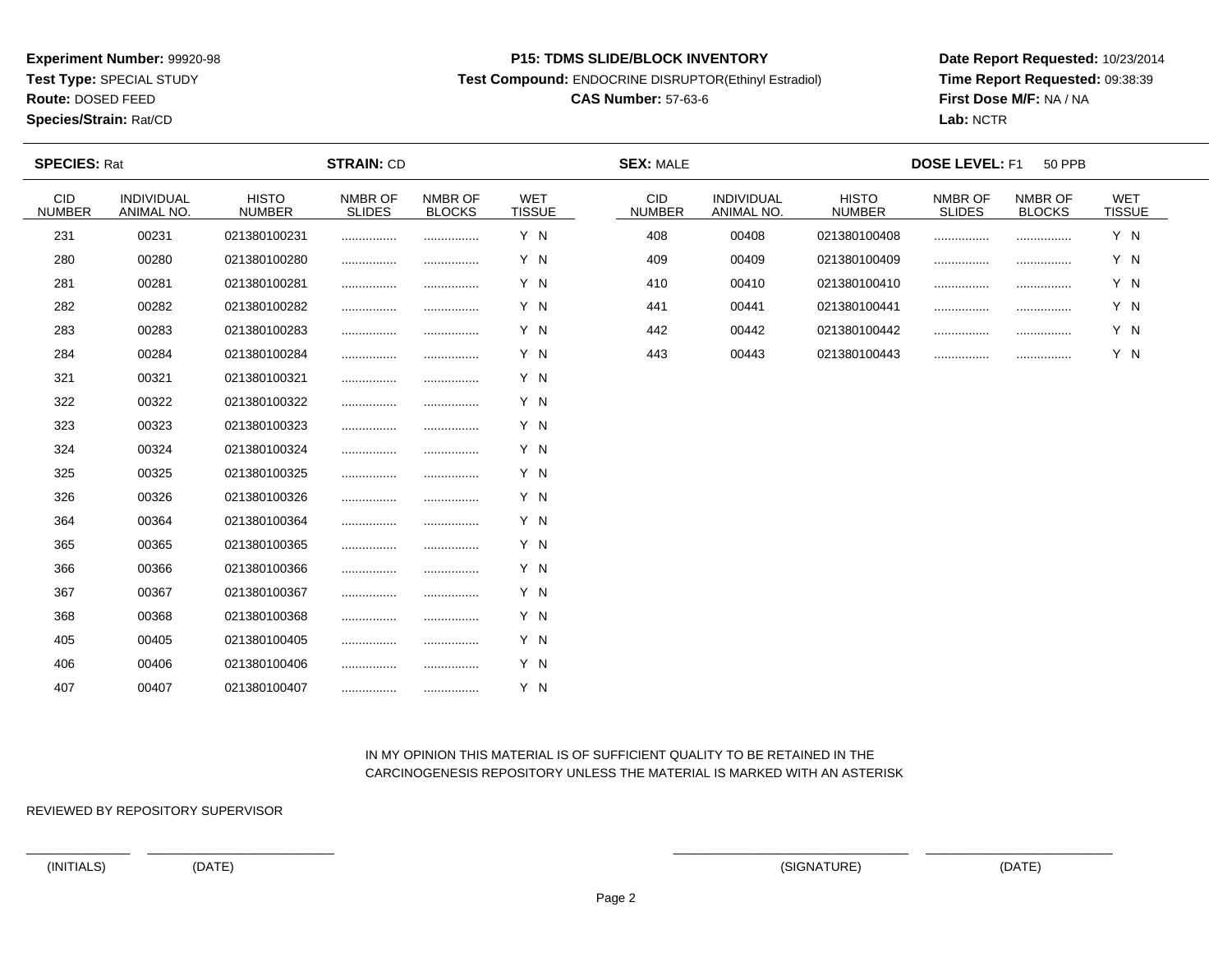**Test Type:** SPECIAL STUDY

**Route:** DOSED FEED

**Species/Strain:** Rat/CD

#### **P15: TDMS SLIDE/BLOCK INVENTORY**

**Test Compound:** ENDOCRINE DISRUPTOR(Ethinyl Estradiol)

## **CAS Number:** 57-63-6

**Date Report Requested:** 10/23/2014**Time Report Requested:** 09:38:39**First Dose M/F:** NA / NA**Lab:** NCTR

| <b>SPECIES: Rat</b>  |                          |                               | <b>STRAIN: CD</b>        |                          |                             | <b>SEX: MALE</b>            |                          |                               | <b>DOSE LEVEL: F1</b>    | CONTROL                  |                             |  |
|----------------------|--------------------------|-------------------------------|--------------------------|--------------------------|-----------------------------|-----------------------------|--------------------------|-------------------------------|--------------------------|--------------------------|-----------------------------|--|
| CID<br><b>NUMBER</b> | INDIVIDUAL<br>ANIMAL NO. | <b>HISTO</b><br><b>NUMBER</b> | NMBR OF<br><b>SLIDES</b> | NMBR OF<br><b>BLOCKS</b> | <b>WET</b><br><b>TISSUE</b> | <b>CID</b><br><b>NUMBER</b> | INDIVIDUAL<br>ANIMAL NO. | <b>HISTO</b><br><b>NUMBER</b> | NMBR OF<br><b>SLIDES</b> | NMBR OF<br><b>BLOCKS</b> | <b>WET</b><br><b>TISSUE</b> |  |
| 264                  | 00264                    | 021380100264                  |                          |                          | Y N                         | 393                         | 00393                    | 021380100393                  |                          |                          | Y N                         |  |
| 265                  | 00265                    | 021380100265                  |                          |                          | Y N                         | 431                         | 00431                    | 021380100431                  | .                        |                          | Y N                         |  |
| 266                  | 00266                    | 021380100266                  |                          |                          | Y N                         | 432                         | 00432                    | 021380100432                  |                          |                          | Y N                         |  |
| 267                  | 00267                    | 021380100267                  |                          |                          | Y N                         | 433                         | 00433                    | 021380100433                  |                          |                          | Y N                         |  |
| 268                  | 00268                    | 021380100268                  |                          |                          | Y N                         | 434                         | 00434                    | 021380100434                  |                          |                          | Y N                         |  |
| 269                  | 00269                    | 021380100269                  |                          |                          | Y N                         |                             |                          |                               |                          |                          |                             |  |
| 305                  | 00305                    | 021380100305                  |                          |                          | Y N                         |                             |                          |                               |                          |                          |                             |  |
| 306                  | 00306                    | 021380100306                  |                          |                          | Y N                         |                             |                          |                               |                          |                          |                             |  |
| 307                  | 00307                    | 021380100307                  |                          |                          | Y N                         |                             |                          |                               |                          |                          |                             |  |
| 308                  | 00308                    | 021380100308                  |                          |                          | Y N                         |                             |                          |                               |                          |                          |                             |  |
| 309                  | 00309                    | 021380100309                  |                          |                          | Y N                         |                             |                          |                               |                          |                          |                             |  |
| 347                  | 00347                    | 021380100347                  |                          |                          | Y N                         |                             |                          |                               |                          |                          |                             |  |
| 348                  | 00348                    | 021380100348                  |                          |                          | Y N                         |                             |                          |                               |                          |                          |                             |  |
| 349                  | 00349                    | 021380100349                  |                          |                          | Y N                         |                             |                          |                               |                          |                          |                             |  |
| 350                  | 00350                    | 021380100350                  |                          |                          | Y N                         |                             |                          |                               |                          |                          |                             |  |
| 351                  | 00351                    | 021380100351                  |                          |                          | Y N                         |                             |                          |                               |                          |                          |                             |  |
| 389                  | 00389                    | 021380100389                  |                          |                          | Y N                         |                             |                          |                               |                          |                          |                             |  |
| 390                  | 00390                    | 021380100390                  |                          |                          | Y N                         |                             |                          |                               |                          |                          |                             |  |
| 391                  | 00391                    | 021380100391                  |                          |                          | Y N                         |                             |                          |                               |                          |                          |                             |  |
| 392                  | 00392                    | 021380100392                  |                          |                          | Y N                         |                             |                          |                               |                          |                          |                             |  |

### IN MY OPINION THIS MATERIAL IS OF SUFFICIENT QUALITY TO BE RETAINED IN THECARCINOGENESIS REPOSITORY UNLESS THE MATERIAL IS MARKED WITH AN ASTERISK

REVIEWED BY REPOSITORY SUPERVISOR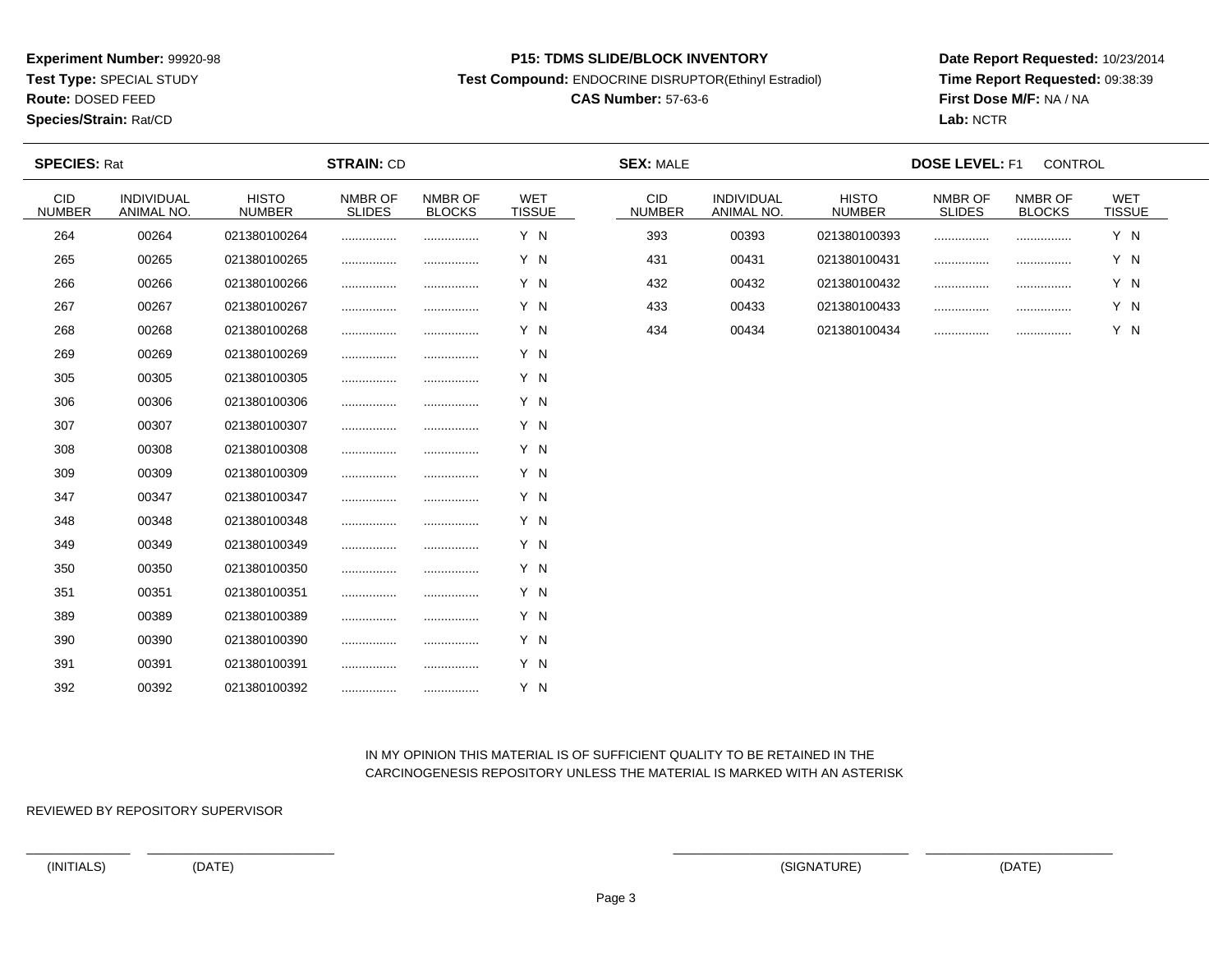**Test Type:** SPECIAL STUDY

**Route:** DOSED FEED

#### **Species/Strain:** Rat/CD

#### **P15: TDMS SLIDE/BLOCK INVENTORY**

**Test Compound:** ENDOCRINE DISRUPTOR(Ethinyl Estradiol)

## **CAS Number:** 57-63-6

**Date Report Requested:** 10/23/2014**Time Report Requested:** 09:38:39**First Dose M/F:** NA / NA**Lab:** NCTR

| <b>SPECIES: Rat</b>         |                          |                               | <b>STRAIN: CD</b>        |                          |                             | <b>SEX: MALE</b>            |                                 |                               | <b>DOSE LEVEL: F1</b>    | 2.0 PPB                  |                             |  |
|-----------------------------|--------------------------|-------------------------------|--------------------------|--------------------------|-----------------------------|-----------------------------|---------------------------------|-------------------------------|--------------------------|--------------------------|-----------------------------|--|
| <b>CID</b><br><b>NUMBER</b> | INDIVIDUAL<br>ANIMAL NO. | <b>HISTO</b><br><b>NUMBER</b> | NMBR OF<br><b>SLIDES</b> | NMBR OF<br><b>BLOCKS</b> | <b>WET</b><br><b>TISSUE</b> | <b>CID</b><br><b>NUMBER</b> | <b>INDIVIDUAL</b><br>ANIMAL NO. | <b>HISTO</b><br><b>NUMBER</b> | NMBR OF<br><b>SLIDES</b> | NMBR OF<br><b>BLOCKS</b> | <b>WET</b><br><b>TISSUE</b> |  |
| 270                         | 00270                    | 021380100270                  |                          |                          | Y N                         | 398                         | 00398                           | 021380100398                  | .                        |                          | Y N                         |  |
| 271                         | 00271                    | 021380100271                  |                          |                          | Y N                         | 399                         | 00399                           | 021380100399                  |                          |                          | Y N                         |  |
| 272                         | 00272                    | 021380100272                  |                          |                          | Y N                         | 435                         | 00435                           | 021380100435                  |                          |                          | Y N                         |  |
| 273                         | 00273                    | 021380100273                  |                          |                          | Y N                         | 436                         | 00436                           | 021380100436                  |                          |                          | Y N                         |  |
| 274                         | 00274                    | 021380100274                  |                          |                          | Y N                         | 437                         | 00437                           | 021380100437                  |                          |                          | Y N                         |  |
| 310                         | 00310                    | 021380100310                  |                          |                          | Y N                         |                             |                                 |                               |                          |                          |                             |  |
| 311                         | 00311                    | 021380100311                  |                          |                          | Y N                         |                             |                                 |                               |                          |                          |                             |  |
| 312                         | 00312                    | 021380100312                  |                          |                          | Y N                         |                             |                                 |                               |                          |                          |                             |  |
| 313                         | 00313                    | 021380100313                  |                          |                          | Y N                         |                             |                                 |                               |                          |                          |                             |  |
| 314                         | 00314                    | 021380100314                  |                          |                          | Y N                         |                             |                                 |                               |                          |                          |                             |  |
| 352                         | 00352                    | 021380100352                  |                          |                          | Y N                         |                             |                                 |                               |                          |                          |                             |  |
| 353                         | 00353                    | 021380100353                  |                          |                          | Y N                         |                             |                                 |                               |                          |                          |                             |  |
| 354                         | 00354                    | 021380100354                  |                          |                          | Y N                         |                             |                                 |                               |                          |                          |                             |  |
| 355                         | 00355                    | 021380100355                  |                          |                          | Y N                         |                             |                                 |                               |                          |                          |                             |  |
| 356                         | 00356                    | 021380100356                  |                          |                          | Y N                         |                             |                                 |                               |                          |                          |                             |  |
| 357                         | 00357                    | 021380100357                  |                          |                          | Y N                         |                             |                                 |                               |                          |                          |                             |  |
| 394                         | 00394                    | 021380100394                  |                          |                          | Y N                         |                             |                                 |                               |                          |                          |                             |  |
| 395                         | 00395                    | 021380100395                  |                          |                          | Y N                         |                             |                                 |                               |                          |                          |                             |  |
| 396                         | 00396                    | 021380100396                  |                          |                          | Y N                         |                             |                                 |                               |                          |                          |                             |  |
| 397                         | 00397                    | 021380100397                  |                          |                          | Y N                         |                             |                                 |                               |                          |                          |                             |  |

### IN MY OPINION THIS MATERIAL IS OF SUFFICIENT QUALITY TO BE RETAINED IN THECARCINOGENESIS REPOSITORY UNLESS THE MATERIAL IS MARKED WITH AN ASTERISK

REVIEWED BY REPOSITORY SUPERVISOR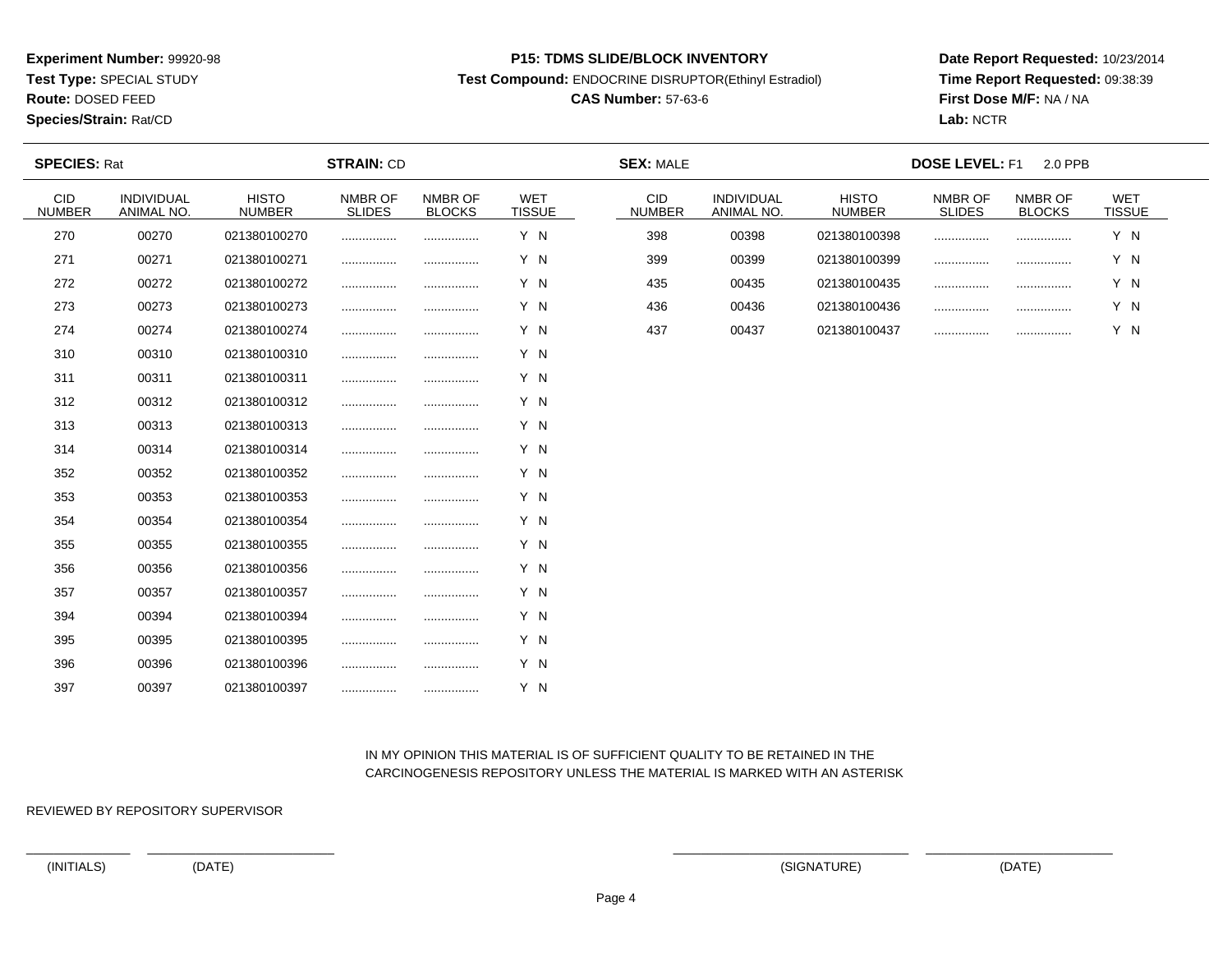**Test Type:** SPECIAL STUDY

# **Route:** DOSED FEED

**Species/Strain:** Rat/CD

#### **P15: TDMS SLIDE/BLOCK INVENTORY**

**Test Compound:** ENDOCRINE DISRUPTOR(Ethinyl Estradiol)

## **CAS Number:** 57-63-6

**Date Report Requested:** 10/23/2014**Time Report Requested:** 09:38:39**First Dose M/F:** NA / NA**Lab:** NCTR

| <b>SPECIES: Rat</b>         |                          | <b>STRAIN: CD</b>             |                          |                          |                             | <b>SEX: MALE</b>            |                          | <b>DOSE LEVEL: F1</b><br><b>10 PPB</b> |                          |                          |                      |  |
|-----------------------------|--------------------------|-------------------------------|--------------------------|--------------------------|-----------------------------|-----------------------------|--------------------------|----------------------------------------|--------------------------|--------------------------|----------------------|--|
| <b>CID</b><br><b>NUMBER</b> | INDIVIDUAL<br>ANIMAL NO. | <b>HISTO</b><br><b>NUMBER</b> | NMBR OF<br><b>SLIDES</b> | NMBR OF<br><b>BLOCKS</b> | <b>WET</b><br><b>TISSUE</b> | <b>CID</b><br><b>NUMBER</b> | INDIVIDUAL<br>ANIMAL NO. | <b>HISTO</b><br><b>NUMBER</b>          | NMBR OF<br><b>SLIDES</b> | NMBR OF<br><b>BLOCKS</b> | WET<br><b>TISSUE</b> |  |
| 275                         | 00275                    | 021380100275                  |                          |                          | Y N                         | 403                         | 00403                    | 021380100403                           |                          |                          | Y N                  |  |
| 276                         | 00276                    | 021380100276                  |                          |                          | Y N                         | 404                         | 00404                    | 021380100404                           |                          |                          | Y N                  |  |
| 277                         | 00277                    | 021380100277                  |                          |                          | Y N                         | 438                         | 00438                    | 021380100438                           |                          |                          | Y N                  |  |
| 278                         | 00278                    | 021380100278                  | .                        |                          | Y N                         | 439                         | 00439                    | 021380100439                           |                          |                          | Y N                  |  |
| 279                         | 00279                    | 021380100279                  |                          |                          | Y N                         | 440                         | 00440                    | 021380100440                           |                          |                          | Y N                  |  |
| 315                         | 00315                    | 021380100315                  |                          |                          | Y N                         |                             |                          |                                        |                          |                          |                      |  |
| 316                         | 00316                    | 021380100316                  |                          |                          | Y N                         |                             |                          |                                        |                          |                          |                      |  |
| 317                         | 00317                    | 021380100317                  |                          |                          | Y N                         |                             |                          |                                        |                          |                          |                      |  |
| 318                         | 00318                    | 021380100318                  |                          |                          | Y N                         |                             |                          |                                        |                          |                          |                      |  |
| 319                         | 00319                    | 021380100319                  |                          |                          | Y N                         |                             |                          |                                        |                          |                          |                      |  |
| 320                         | 00320                    | 021380100320                  |                          |                          | Y N                         |                             |                          |                                        |                          |                          |                      |  |
| 358                         | 00358                    | 021380100358                  |                          |                          | Y N                         |                             |                          |                                        |                          |                          |                      |  |
| 359                         | 00359                    | 021380100359                  |                          |                          | Y N                         |                             |                          |                                        |                          |                          |                      |  |
| 360                         | 00360                    | 021380100360                  |                          |                          | Y N                         |                             |                          |                                        |                          |                          |                      |  |
| 361                         | 00361                    | 021380100361                  |                          |                          | Y N                         |                             |                          |                                        |                          |                          |                      |  |
| 362                         | 00362                    | 021380100362                  |                          |                          | Y N                         |                             |                          |                                        |                          |                          |                      |  |
| 363                         | 00363                    | 021380100363                  |                          |                          | Y N                         |                             |                          |                                        |                          |                          |                      |  |
| 400                         | 00400                    | 021380100400                  |                          |                          | Y N                         |                             |                          |                                        |                          |                          |                      |  |
| 401                         | 00401                    | 021380100401                  |                          |                          | Y N                         |                             |                          |                                        |                          |                          |                      |  |
| 402                         | 00402                    | 021380100402                  |                          | .                        | Y N                         |                             |                          |                                        |                          |                          |                      |  |

### IN MY OPINION THIS MATERIAL IS OF SUFFICIENT QUALITY TO BE RETAINED IN THECARCINOGENESIS REPOSITORY UNLESS THE MATERIAL IS MARKED WITH AN ASTERISK

REVIEWED BY REPOSITORY SUPERVISOR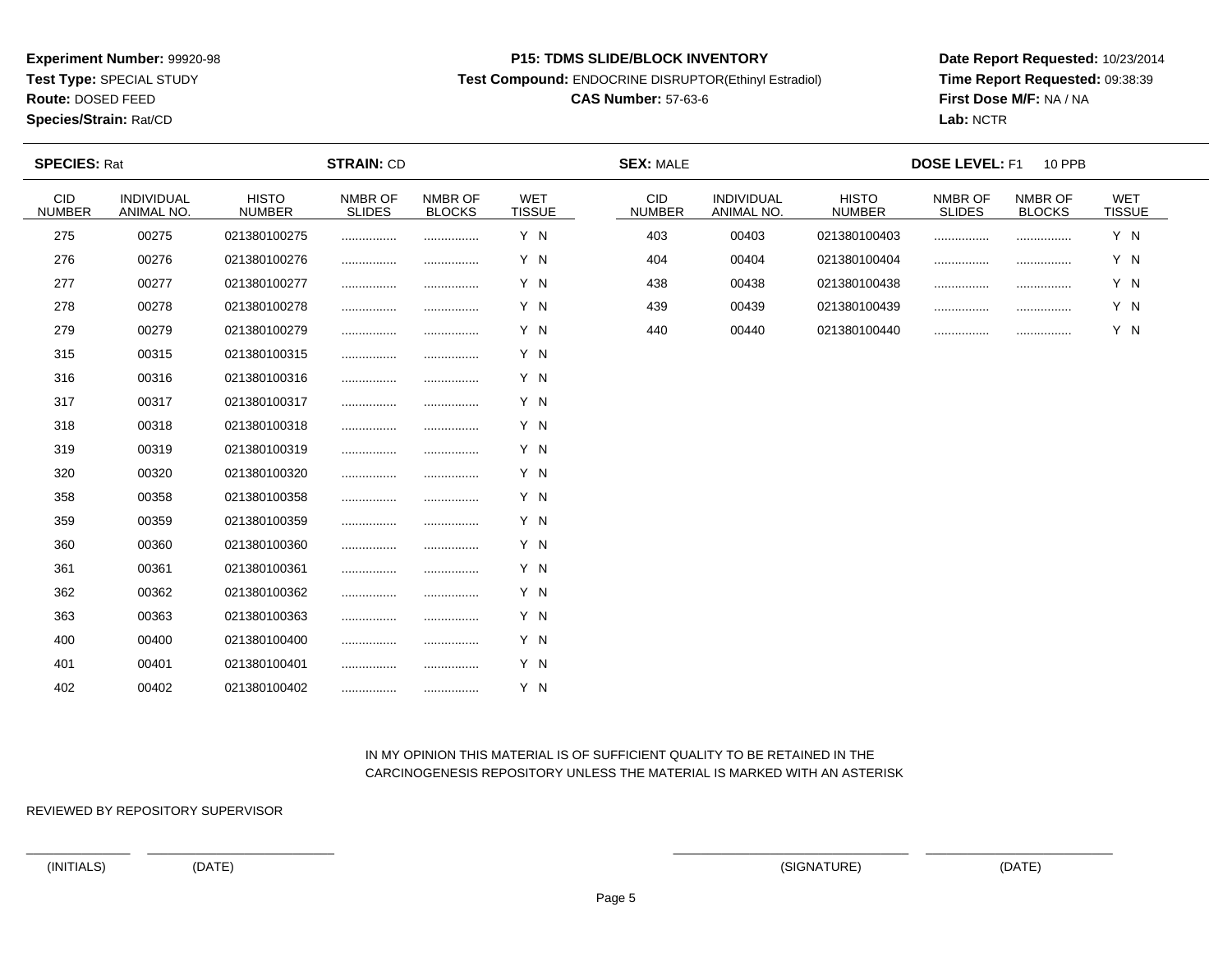**Test Type:** SPECIAL STUDY

**Route:** DOSED FEED

#### **Species/Strain:** Rat/CD

#### **P15: TDMS SLIDE/BLOCK INVENTORY**

**Test Compound:** ENDOCRINE DISRUPTOR(Ethinyl Estradiol)

## **CAS Number:** 57-63-6

**Date Report Requested:** 10/23/2014**Time Report Requested:** 09:38:39**First Dose M/F:** NA / NA**Lab:** NCTR

| <b>SPECIES: Rat</b>         |                                 |                               | <b>STRAIN: CD</b>        |                          |                             | <b>SEX: FEMALE</b>          |                                 |                               | <b>DOSE LEVEL: F1</b>    | CONTROL                  |                             |  |
|-----------------------------|---------------------------------|-------------------------------|--------------------------|--------------------------|-----------------------------|-----------------------------|---------------------------------|-------------------------------|--------------------------|--------------------------|-----------------------------|--|
| <b>CID</b><br><b>NUMBER</b> | <b>INDIVIDUAL</b><br>ANIMAL NO. | <b>HISTO</b><br><b>NUMBER</b> | NMBR OF<br><b>SLIDES</b> | NMBR OF<br><b>BLOCKS</b> | <b>WET</b><br><b>TISSUE</b> | <b>CID</b><br><b>NUMBER</b> | <b>INDIVIDUAL</b><br>ANIMAL NO. | <b>HISTO</b><br><b>NUMBER</b> | NMBR OF<br><b>SLIDES</b> | NMBR OF<br><b>BLOCKS</b> | <b>WET</b><br><b>TISSUE</b> |  |
| 244                         | 00244                           | 021380100244                  |                          |                          | Y N                         | 412                         | 00412                           | 021380100412                  | .                        |                          | Y N                         |  |
| 245                         | 00245                           | 021380100245                  |                          |                          | Y N                         | 413                         | 00413                           | 021380100413                  |                          |                          | Y N                         |  |
| 246                         | 00246                           | 021380100246                  |                          |                          | Y N                         | 414                         | 00414                           | 021380100414                  | .                        |                          | Y N                         |  |
| 247                         | 00247                           | 021380100247                  |                          |                          | Y N                         | 415                         | 00415                           | 021380100415                  |                          |                          | Y N                         |  |
| 248                         | 00248                           | 021380100248                  |                          |                          | Y N                         | 416                         | 00416                           | 021380100416                  |                          |                          | Y N                         |  |
| 285                         | 00285                           | 021380100285                  |                          |                          | Y N                         |                             |                                 |                               |                          |                          |                             |  |
| 286                         | 00286                           | 021380100286                  |                          |                          | Y N                         |                             |                                 |                               |                          |                          |                             |  |
| 287                         | 00287                           | 021380100287                  |                          |                          | Y N                         |                             |                                 |                               |                          |                          |                             |  |
| 288                         | 00288                           | 021380100288                  |                          |                          | Y N                         |                             |                                 |                               |                          |                          |                             |  |
| 289                         | 00289                           | 021380100289                  |                          |                          | Y N                         |                             |                                 |                               |                          |                          |                             |  |
| 327                         | 00327                           | 021380100327                  |                          |                          | Y N                         |                             |                                 |                               |                          |                          |                             |  |
| 328                         | 00328                           | 021380100328                  |                          |                          | Y N                         |                             |                                 |                               |                          |                          |                             |  |
| 329                         | 00329                           | 021380100329                  |                          |                          | Y N                         |                             |                                 |                               |                          |                          |                             |  |
| 330                         | 00330                           | 021380100330                  |                          |                          | Y N                         |                             |                                 |                               |                          |                          |                             |  |
| 369                         | 00369                           | 021380100369                  |                          |                          | Y N                         |                             |                                 |                               |                          |                          |                             |  |
| 370                         | 00370                           | 021380100370                  |                          |                          | Y N                         |                             |                                 |                               |                          |                          |                             |  |
| 371                         | 00371                           | 021380100371                  |                          |                          | Y N                         |                             |                                 |                               |                          |                          |                             |  |
| 372                         | 00372                           | 021380100372                  |                          |                          | Y N                         |                             |                                 |                               |                          |                          |                             |  |
| 373                         | 00373                           | 021380100373                  |                          |                          | Y N                         |                             |                                 |                               |                          |                          |                             |  |
| 411                         | 00411                           | 021380100411                  |                          |                          | Y N                         |                             |                                 |                               |                          |                          |                             |  |

### IN MY OPINION THIS MATERIAL IS OF SUFFICIENT QUALITY TO BE RETAINED IN THECARCINOGENESIS REPOSITORY UNLESS THE MATERIAL IS MARKED WITH AN ASTERISK

REVIEWED BY REPOSITORY SUPERVISOR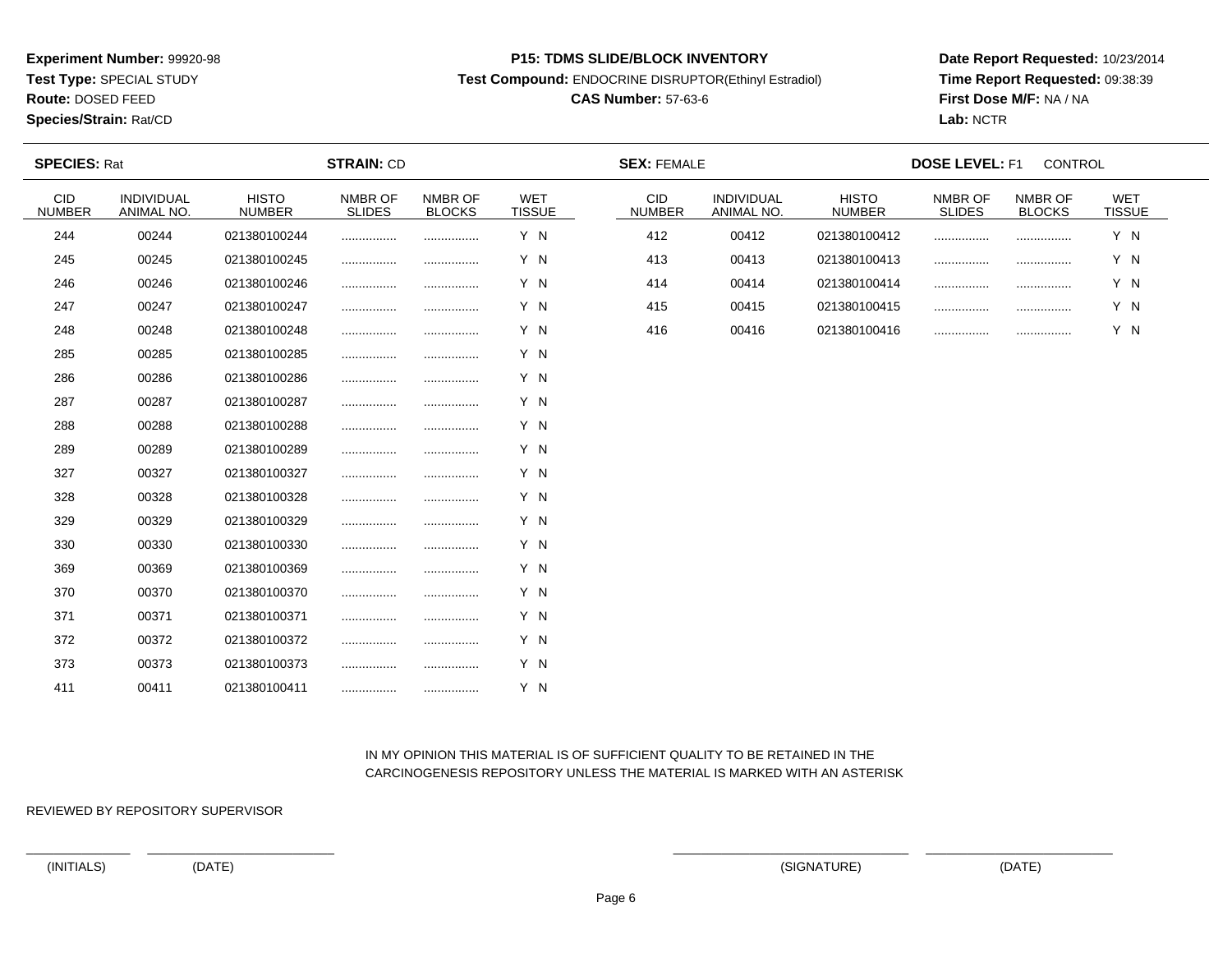**Test Type:** SPECIAL STUDY

**Route:** DOSED FEED

**Species/Strain:** Rat/CD

#### **P15: TDMS SLIDE/BLOCK INVENTORY**

**Test Compound:** ENDOCRINE DISRUPTOR(Ethinyl Estradiol)

## **CAS Number:** 57-63-6

**Date Report Requested:** 10/23/2014**Time Report Requested:** 09:38:39**First Dose M/F:** NA / NA**Lab:** NCTR

| <b>SPECIES: Rat</b>         |                          |                               | <b>STRAIN: CD</b>        |                          |                             | <b>SEX: FEMALE</b>          |                          |                               | <b>DOSE LEVEL: F1</b>    | 2.0 PPB                  |                             |  |
|-----------------------------|--------------------------|-------------------------------|--------------------------|--------------------------|-----------------------------|-----------------------------|--------------------------|-------------------------------|--------------------------|--------------------------|-----------------------------|--|
| <b>CID</b><br><b>NUMBER</b> | INDIVIDUAL<br>ANIMAL NO. | <b>HISTO</b><br><b>NUMBER</b> | NMBR OF<br><b>SLIDES</b> | NMBR OF<br><b>BLOCKS</b> | <b>WET</b><br><b>TISSUE</b> | <b>CID</b><br><b>NUMBER</b> | INDIVIDUAL<br>ANIMAL NO. | <b>HISTO</b><br><b>NUMBER</b> | NMBR OF<br><b>SLIDES</b> | NMBR OF<br><b>BLOCKS</b> | <b>WET</b><br><b>TISSUE</b> |  |
| 249                         | 00249                    | 021380100249                  |                          |                          | Y N                         | 378                         | 00378                    | 021380100378                  | .                        |                          | Y N                         |  |
| 250                         | 00250                    | 021380100250                  |                          |                          | Y N                         | 417                         | 00417                    | 021380100417                  | .                        |                          | Y N                         |  |
| 251                         | 00251                    | 021380100251                  |                          |                          | Y N                         | 418                         | 00418                    | 021380100418                  | .                        |                          | Y N                         |  |
| 252                         | 00252                    | 021380100252                  |                          |                          | Y N                         | 419                         | 00419                    | 021380100419                  |                          |                          | Y N                         |  |
| 253                         | 00253                    | 021380100253                  |                          |                          | Y N                         | 420                         | 00420                    | 021380100420                  |                          |                          | Y N                         |  |
| 290                         | 00290                    | 021380100290                  |                          |                          | Y N                         |                             |                          |                               |                          |                          |                             |  |
| 291                         | 00291                    | 021380100291                  |                          |                          | Y N                         |                             |                          |                               |                          |                          |                             |  |
| 292                         | 00292                    | 021380100292                  |                          |                          | Y N                         |                             |                          |                               |                          |                          |                             |  |
| 293                         | 00293                    | 021380100293                  |                          |                          | Y N                         |                             |                          |                               |                          |                          |                             |  |
| 294                         | 00294                    | 021380100294                  |                          |                          | Y N                         |                             |                          |                               |                          |                          |                             |  |
| 331                         | 00331                    | 021380100331                  |                          |                          | Y N                         |                             |                          |                               |                          |                          |                             |  |
| 332                         | 00332                    | 021380100332                  |                          |                          | Y N                         |                             |                          |                               |                          |                          |                             |  |
| 333                         | 00333                    | 021380100333                  |                          |                          | Y N                         |                             |                          |                               |                          |                          |                             |  |
| 334                         | 00334                    | 021380100334                  |                          |                          | Y N                         |                             |                          |                               |                          |                          |                             |  |
| 335                         | 00335                    | 021380100335                  |                          |                          | Y N                         |                             |                          |                               |                          |                          |                             |  |
| 336                         | 00336                    | 021380100336                  |                          |                          | Y N                         |                             |                          |                               |                          |                          |                             |  |
| 374                         | 00374                    | 021380100374                  |                          |                          | Y N                         |                             |                          |                               |                          |                          |                             |  |
| 375                         | 00375                    | 021380100375                  |                          |                          | Y N                         |                             |                          |                               |                          |                          |                             |  |
| 376                         | 00376                    | 021380100376                  |                          |                          | Y N                         |                             |                          |                               |                          |                          |                             |  |
| 377                         | 00377                    | 021380100377                  |                          |                          | Y N                         |                             |                          |                               |                          |                          |                             |  |

### IN MY OPINION THIS MATERIAL IS OF SUFFICIENT QUALITY TO BE RETAINED IN THECARCINOGENESIS REPOSITORY UNLESS THE MATERIAL IS MARKED WITH AN ASTERISK

REVIEWED BY REPOSITORY SUPERVISOR

(INITIALS) (DATE) (SIGNATURE) (DATE)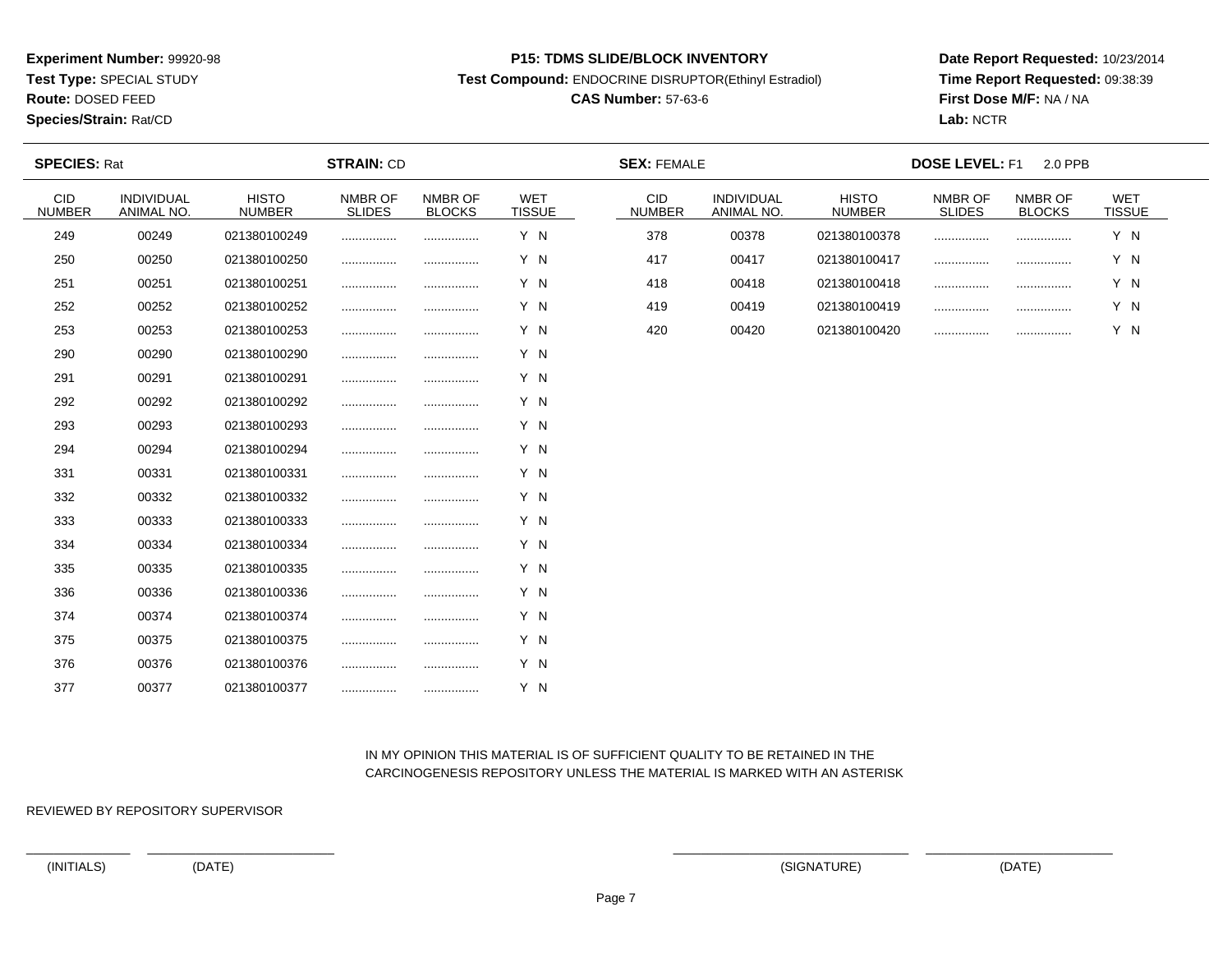**Test Type:** SPECIAL STUDY

**Route:** DOSED FEED

#### **Species/Strain:** Rat/CD

#### **P15: TDMS SLIDE/BLOCK INVENTORY**

**Test Compound:** ENDOCRINE DISRUPTOR(Ethinyl Estradiol)

## **CAS Number:** 57-63-6

**Date Report Requested:** 10/23/2014**Time Report Requested:** 09:38:39**First Dose M/F:** NA / NA**Lab:** NCTR

| <b>SPECIES: Rat</b>         |                                 |                               | <b>STRAIN: CD</b>        |                          |                      | <b>SEX: FEMALE</b>          |                                 |                               | <b>DOSE LEVEL: F1</b>    | <b>10 PPB</b>            |                             |  |
|-----------------------------|---------------------------------|-------------------------------|--------------------------|--------------------------|----------------------|-----------------------------|---------------------------------|-------------------------------|--------------------------|--------------------------|-----------------------------|--|
| <b>CID</b><br><b>NUMBER</b> | <b>INDIVIDUAL</b><br>ANIMAL NO. | <b>HISTO</b><br><b>NUMBER</b> | NMBR OF<br><b>SLIDES</b> | NMBR OF<br><b>BLOCKS</b> | WET<br><b>TISSUE</b> | <b>CID</b><br><b>NUMBER</b> | <b>INDIVIDUAL</b><br>ANIMAL NO. | <b>HISTO</b><br><b>NUMBER</b> | NMBR OF<br><b>SLIDES</b> | NMBR OF<br><b>BLOCKS</b> | <b>WET</b><br><b>TISSUE</b> |  |
| 254                         | 00254                           | 021380100254                  |                          |                          | Y N                  | 421                         | 00421                           | 021380100421                  |                          |                          | Y N                         |  |
| 255                         | 00255                           | 021380100255                  |                          | .                        | Y N                  | 422                         | 00422                           | 021380100422                  |                          |                          | Y N                         |  |
| 256                         | 00256                           | 021380100256                  |                          |                          | Y N                  | 423                         | 00423                           | 021380100423                  | .                        |                          | Y N                         |  |
| 257                         | 00257                           | 021380100257                  |                          |                          | Y N                  | 424                         | 00424                           | 021380100424                  |                          |                          | Y N                         |  |
| 258                         | 00258                           | 021380100258                  |                          |                          | Y N                  | 425                         | 00425                           | 021380100425                  |                          |                          | Y N                         |  |
| 295                         | 00295                           | 021380100295                  |                          |                          | Y N                  |                             |                                 |                               |                          |                          |                             |  |
| 296                         | 00296                           | 021380100296                  |                          |                          | Y N                  |                             |                                 |                               |                          |                          |                             |  |
| 297                         | 00297                           | 021380100297                  |                          |                          | Y N                  |                             |                                 |                               |                          |                          |                             |  |
| 298                         | 00298                           | 021380100298                  |                          |                          | Y N                  |                             |                                 |                               |                          |                          |                             |  |
| 299                         | 00299                           | 021380100299                  |                          |                          | Y N                  |                             |                                 |                               |                          |                          |                             |  |
| 337                         | 00337                           | 021380100337                  |                          | .                        | Y N                  |                             |                                 |                               |                          |                          |                             |  |
| 338                         | 00338                           | 021380100338                  |                          | .                        | Y N                  |                             |                                 |                               |                          |                          |                             |  |
| 339                         | 00339                           | 021380100339                  |                          |                          | Y N                  |                             |                                 |                               |                          |                          |                             |  |
| 340                         | 00340                           | 021380100340                  |                          |                          | Y N                  |                             |                                 |                               |                          |                          |                             |  |
| 341                         | 00341                           | 021380100341                  |                          |                          | Y N                  |                             |                                 |                               |                          |                          |                             |  |
| 379                         | 00379                           | 021380100379                  |                          |                          | Y N                  |                             |                                 |                               |                          |                          |                             |  |
| 380                         | 00380                           | 021380100380                  |                          |                          | Y N                  |                             |                                 |                               |                          |                          |                             |  |
| 381                         | 00381                           | 021380100381                  |                          |                          | Y N                  |                             |                                 |                               |                          |                          |                             |  |
| 382                         | 00382                           | 021380100382                  |                          |                          | Y N                  |                             |                                 |                               |                          |                          |                             |  |
| 383                         | 00383                           | 021380100383                  |                          |                          | Y N                  |                             |                                 |                               |                          |                          |                             |  |

### IN MY OPINION THIS MATERIAL IS OF SUFFICIENT QUALITY TO BE RETAINED IN THECARCINOGENESIS REPOSITORY UNLESS THE MATERIAL IS MARKED WITH AN ASTERISK

REVIEWED BY REPOSITORY SUPERVISOR